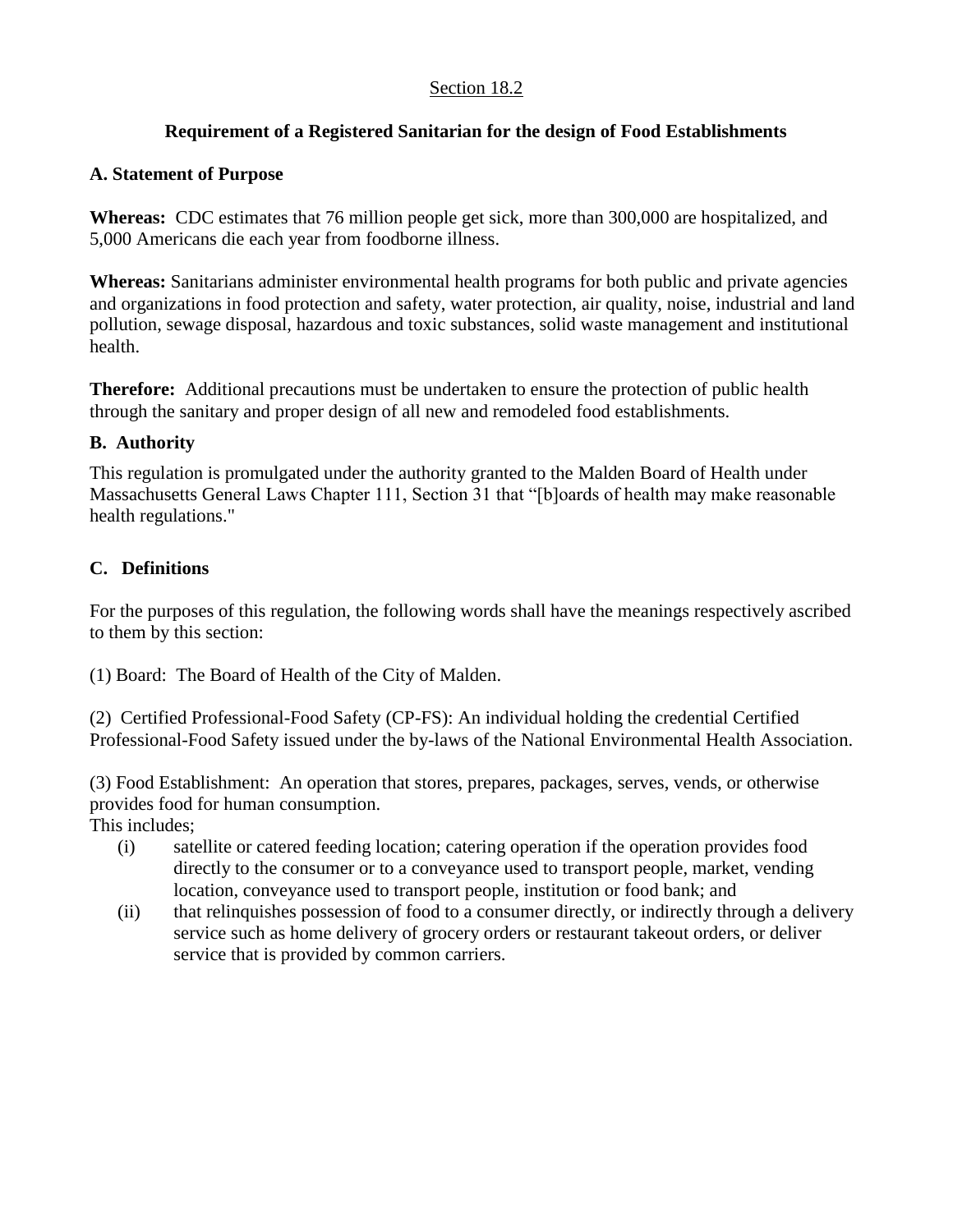(4) Person: Any individual, firm, partnership, association, corporation, company or organization of any kind including, but not limited to an owner, operator, manager, proprietor or person in charge of any building, establishment, business, or restaurant or retail store, or the business agents or designees of any of the foregoing.

(5) Sanitarian: An individual, licensed by the Commonwealth of Massachusetts as a Registered Sanitarian as described in 255 CMR 2.000 through 5.000 and whose license is current and in good standing.

### **D. Approval of Plans**

When a plan is required as designated in the 2013 FDA Food Code, Section 8-201.11, sub-sections A through C, and also at change of ownership if the establishment has been permitted for 5 years or more, said plan shall be stamped and signed by a Registered Sanitarian or CP-FS and submitted to the Board for approval. The aforementioned stamp and signature shall attest to the proper and sanitary design of the proposed food establishment and compliance with section 8-201.12, sub-sections A through F of the 2013 FDA Food Code.

### **E. Enforcement:**

Failure to submit plans that have been stamped and signed by a Sanitarian or CP-FS shall result in denial of approval of said plans.

## **F. Variance**

- 1. The Board of Health may vary the application of any provision of any of these regulations with respect to any particular case when the Board of Health finds the enforcement thereof would do manifest injustice.
- 2. Every request for a variance shall be made in writing to the Board of Health and shall state the specific variance sought and the reasons thereof.
- 3. Any variance granted must be in writing with a copy available to the public at all reasonable hours in the office of the Town Clerk and in the office of the Board of Health. Any variance granted must be posted on the premises in a prominent location for the duration that the variance is in effect.